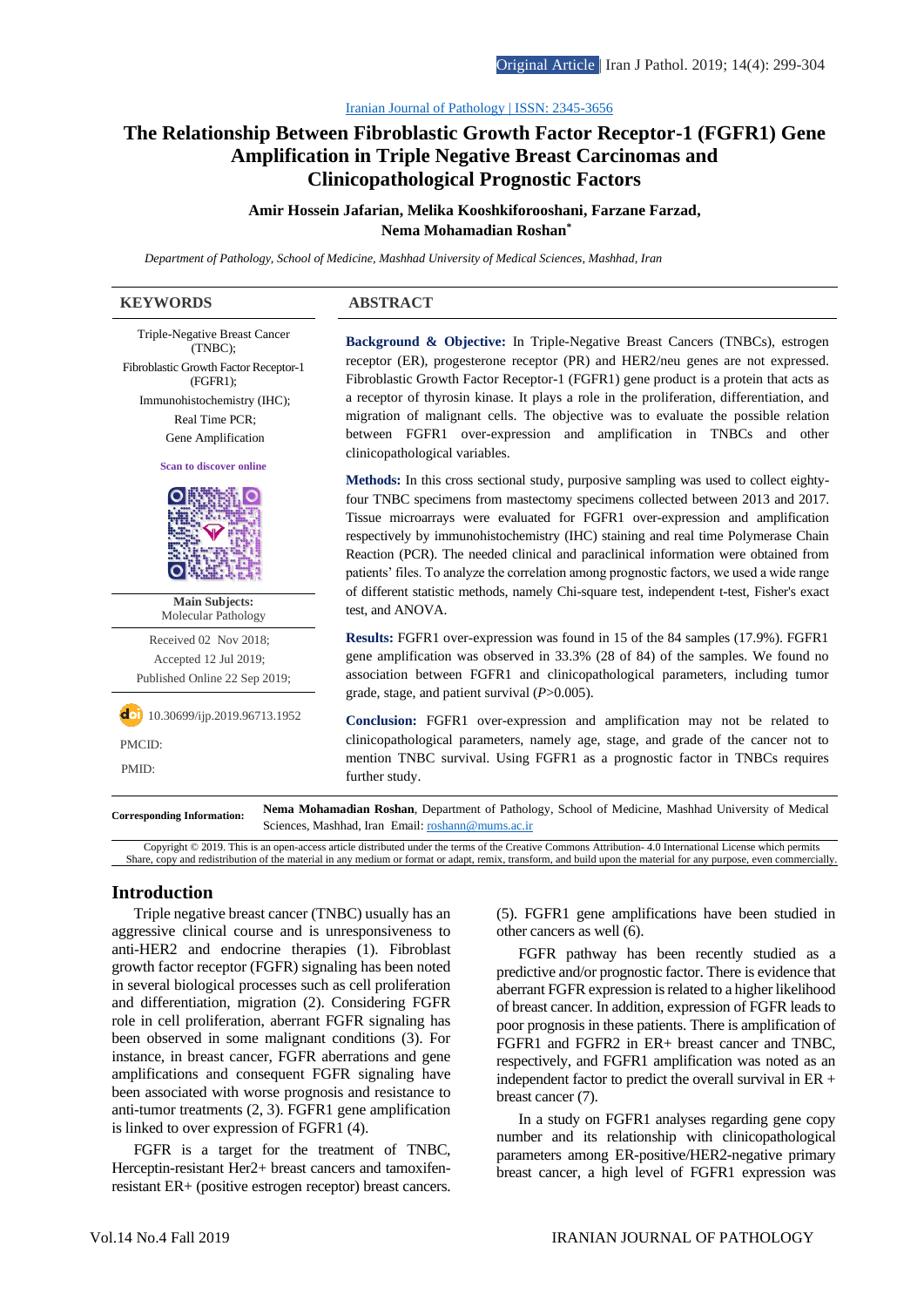detected in about one-fourth of the subjects. Furthermore, a poor relapse-free survival rate was found to be associated with high FGFR1 expression.

FGFR1 gain/amplification was found in 14% of the patients (8).

FGFR1 amplification is known to have meaningful association with worse prognosis among breast cancer patients, in particular those with ER-positive cancers. One study reported that FGFR1 amplification confers resistance to therapy. FGFR1 signaling promoted cyclin D1 expression and suppressed progesterone receptor expression. About one-fourth of breast cancers potentially expressed FGFR1 amplification. In such examples, FGFR1 may represent an alternative signal to resist endocrine therapies (9, 10). Increased FGFR1 expression has also been shown to have relationship with lobular breast cancer (11).

TNBC is an aggressive malignancy which is diagnosed usually in younger women and suitable targeted therapy is not yet introduced for TNBC. In this article we try to review the clinicopathological features of TNBC and any possible prognostic relationship or therapeutic potential of FGFR1 as an emerging targeted therapy. Inhibition of FGFR signaling is being studied extensively and targeting FGFR could be a potential treatment for TNBC.

# **Materials and Methods**

In this cross-sectional study, female patients diagnosed with TNBC who underwent mastectomy at our medical center from 2012 to 2017 comprised the study population. Inclusion criteria comprised living patients 4 weeks after surgery who have completed information of the required clinicopathological factors and given an efficient sample for IHC (immunohistochemistry) and real time PCR (polymerase chain reaction). A data collection checklist was designed and the required variable including age, histopathologic diagnosis, tumor grade, tumor stage and months patient survived after being diagnosed were documented. Eighty-four patients were included. The interval between diagnosis and death or phone call (if they were alive) was considered the survival time. Subsequently, paraffin blocks with sufficient tumoral tissue were taken and two pathologists checked the tumors' grades. For IHC, 3×4 micron slides were provided and stained by rabbit polyclonal antibody [anti FGFR1 (phospho Y654) antibody cat (No: ab59194, ABCAM, Cambridge, UK). Like similar studies, we have used lung adenocarcinoma tissue as a negative control and lung SCC as a positive control. In terms of the percentage of colorfulness, cells were divided into 5 subsets: under 1%, 1-25%, 25-50%, 50-75%, 75-100% which received scores ranging from 0 to 4, respectively, and the degree of colorfulness was categorized as negative, weak, moderate, severe with scores from 0 to 3. For each sample, the degree of colorfulness was multiplied by the percentage of colorfulness, and the received number was called the FGFR1 expression score for that sample. Therefore, samples were scored from 0 to 12 in terms of FGFR1 expression. Like other studies, scores from 2-12 were considered as positive samples (Figures 1 and 2).



**Fig. 1.** Severe colorfulness of FGFR1 expression in IHC



**Fig. 2.** Weak colorfulness of FGFR1 expression in IHC

Below is a brief explanation of IHC steps, similar to other studies and based on a standard process (12): we readied and activated the specimens by placing them in a poly-lysine solution for one hour at  $60^{\circ}$ C in order to cause the absolute sticking of the tissue on the plate. The tissue was then cut into 3\*4 micron slices and put it in an autoclave at 80°C for 45 minutes for fixation. For deparaffination, samples were put in Xylenol for 5 minutes, followed by immersing in ethanol with different percentage (absolute, 90%, 80%, 70%) (5 minutes in each) and then washing in distilled water for hydration. Subsequently, we put the plates in an antigen retrieval buffer in a bain-marie (94-98°C) for 30 minutes, washing them afterwards with distilled water, and then with Tris-Buffered Saline (TBS) in order to delete cross connections, protein was denatured and improving epitopes appearance.

We blocked endogenous peroxidase action by using hydrogen peroxide 5% for 5 minutes at room temperature, then washing for 5 minutes in TBS. In the proprietary antibody attachment step, we put FGFR1 antibody 1/1000 for 90 minutes in the moist dish, and then washed with TBS for 5 minutes. The following step is secondary antibody attachment, in which samples were put for 30 minutes in anti-rat envision horseradish peroxidase antibody, and subsequently washes for 5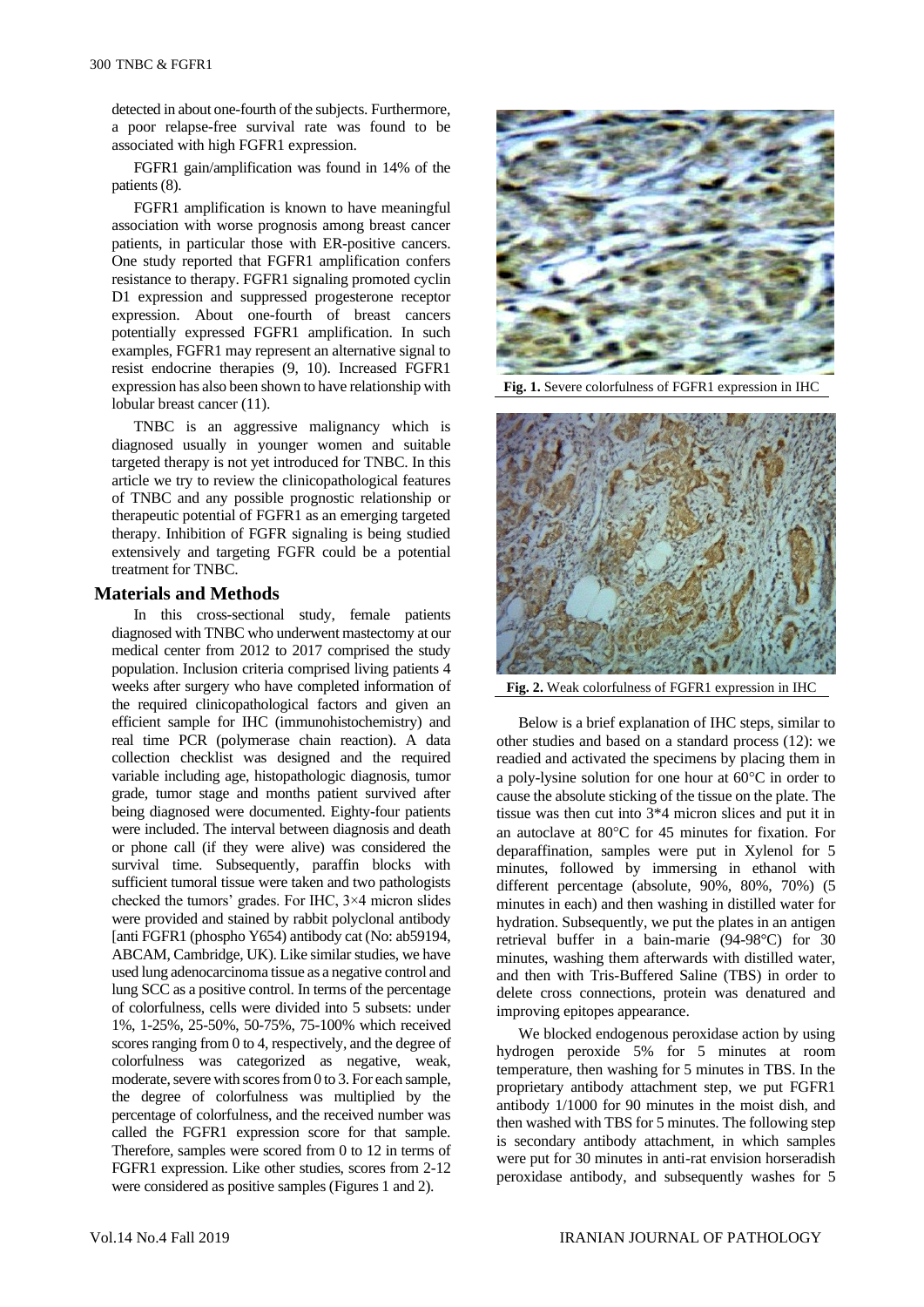minutes with TBS. To see antigen expression, we put samples in Diaminobenzidine which acts as a substrate for peroxidase enzyme, in room temperature for 10 minutes and then we washed samples in TBS for 5 minutes. Finally, after putting samples in non-alcoholic hematoxylin for a few seconds followed by washing, we observed coloring under the microscope. Alcohol (70% up to absolute) and xylenol were respectively used to dehydrate and clarify the samples. At the end, we dried the plate and stuck lamel on it to preserve it.

The section below provides a brief explanation on real time PCR steps as conducted in another similar study (13):

1. DNA extraction from paraffin block of tissue fixed in formalin.

2. Designing primers (direct and reverse) for FGFR1 gene and the control gene, GAPDH.

3. Providing master mix (Tag DNA Polymerase) after primer attachment to single strand DNA proliferates DNA.

4. Providing SYBR Green I, which exclusively bonds double-stranded DNA, fluorescent light is then generated and identified by device.

5. Real-time PCR proliferation of FGFR1 gene by ABI thermal cycler; 1. Denaturation 2. Annealing 3. Polymerization 4. Repetition of these steps up to 40 cycles so that a significant amount of DNA is synthesized.

Real-time PCR steps include:

1. Linear ground phase: until  $16<sup>th</sup>$  cycle, the amount of double-stranded DNA is low. Thus, there is no fluorescent light.

2. Early exponential phase: from the  $17<sup>th</sup>$  cycle, the number of DNA copies is increased so that the device can identify the fluorescent light from the attached SYBR Green I (Threshold cycle).

3. Log-linear phase: by continuing Real-time PCR cycles, the number of double-stranded DNA is progressively increased, as well as the intensity of fluorescent light.

4. Plateau phase: there is no production of DNA. The emitted fluorescent light will stabilize.

5. Check positive amplification, we use Relative Quantitative Real-time PCR in this study. Therefore, like similar studies, positive samples were considered to be those with fold change >2. (The ratio of doublestranded DNA copies of FGFR1 gene to GAPDH gene copies).

For evaluation of fold changes in each sample deltaCt was calculated for FGFR1 and GAPDH and subsequently;

## 1. Patients group

FGFR1 gene ∆Ct = FGFR1 gene Ct – GAPDH gene Ct 2. Control group

FGFR1 gene ∆Ct = FGFR1 gene Ct – GAPHD gene Ct  $Ct\Delta\Delta = 1-2$ 

In the Ct∆∆ formula, the number 2 is equal to the efficiency of PCR being at the best and the most ideal situation of the reaction (100%). In order to determine PCR efficiency, a series of different dilutions of DNA copies of FGFR1 and GAPDH genes was provided. After the reactions were conducted and the standard curve drawn, the line slope is seen. Efficiency was  $=$  $[10(-1/\text{slope})]$ -1; thus, the efficiency for FGFR1 gene and GAPDH gene was 97% and 96% respectively (Table 1).

**Table 1.** The sequence of direct and reverse primers of FGFR1 and GAPDH genes

| Reverse primer<br>$(5^{\circ}3^{\circ})$ | Direct primer<br>$(5^{\circ}3^{\circ})$ | Gene  |
|------------------------------------------|-----------------------------------------|-------|
| <b>TGTCACCAGCCTTCATGACC</b>              | ATGGTTGCAGGTGATGTGGT                    | FGFR1 |
| <b>TTCAGCTCAGGGATGACCTT</b>              | CCACCCAGAAGACTGTGGAT                    | GAPDH |

Fusion curve: concerning the usage of SYBR Green I in our study, a fusion curve was drawn for both FGFR1 and GAPDH genes. As seen, this curve has only two peaks, one for FGFR1 and the other for GAPHD. So there is no nonspecific product in our test.

#### **Statistics**

For analysis of the correlation among prognostic factors, the Chi-Square test, Student T-test, Fisher's exact test, ANOVA and Cohen's kappa coefficient were used. All analyses were performed using SPSS 16.0 (SPSS Inc., Chicago, IL., USA). The final sample size was estimated to be 84 with a 30% prevalence of amplification in similar studies, a 95% safety factor and 30% relative precision.

### **Ethics**

The study protocol was verified by the Research Council Ethics Committee of Mashhad University of Medical Sciences. No informed consent was required and mastectomy was indicated for the patients. The study was in conformity with the Declaration of Helsinki.

#### **Results**

The mean  $(\pm SD)$  age of the patients was 50.93  $(\pm 12.17)$  years (range, 26 to 88 years). Age had a normal distribution  $(P=0.420)$ .

The mean follow-up period was 17.5 months (range, 3 to 38 months). The frequency of clinicopathological variables is shown in Table 3. The frequency of the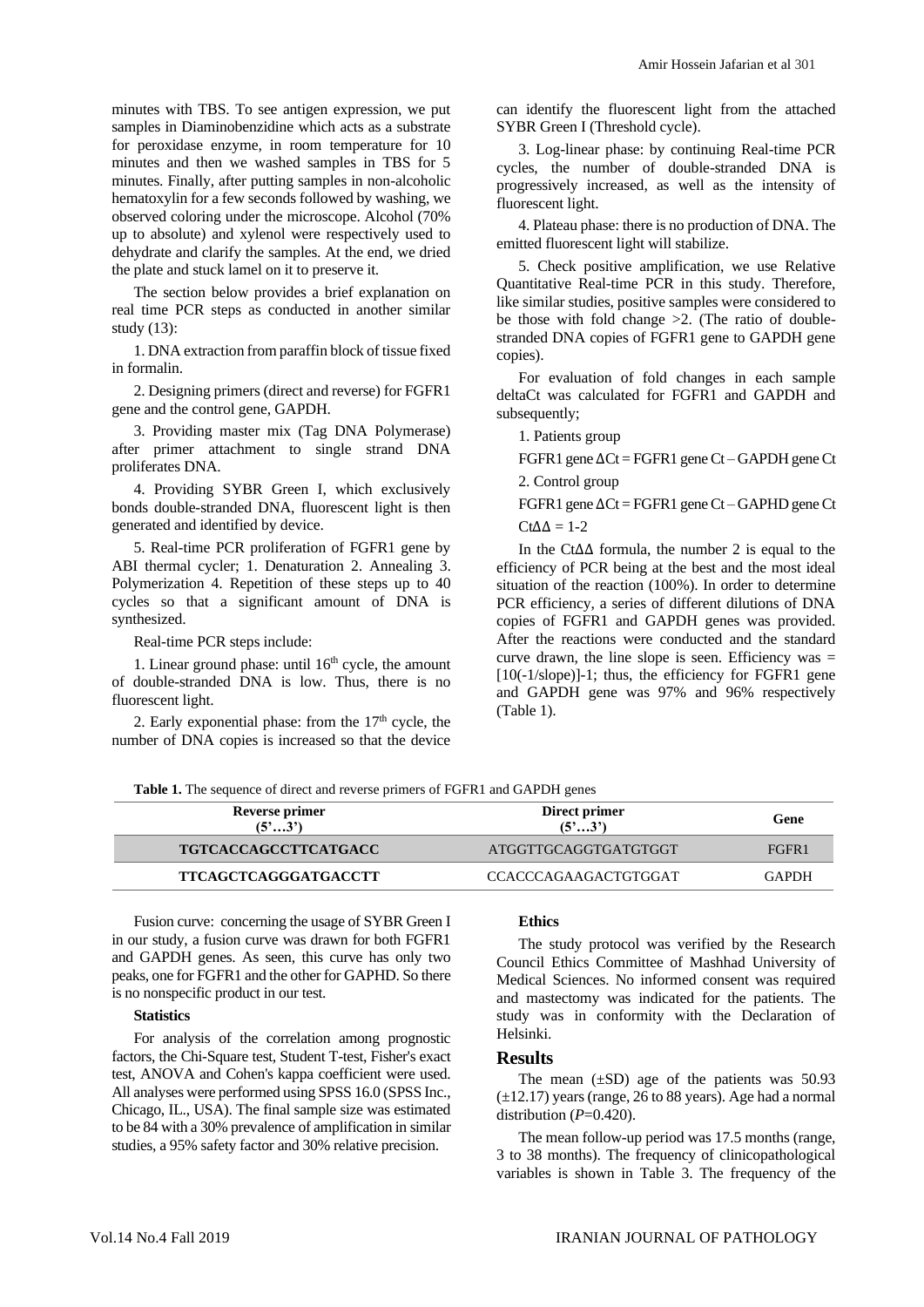FGFR1 expression score was as follows: 0-1 (69 samples, 82.1%), 2 (one sample, 1.2%), 4 (four samples, 4.8%), 6 (four samples, 4.8%), 8 (four samples, 4.8%), and 9 (two samples, 2.4%).

There was no significant correlation between FGFR1 gene amplification and tumor stage (*P*=0.116) as well as tumor grade (*P*=0.549) (Table 4). Likewise, no statistically significant difference was seen regarding FGFR gene over-expression based on tumor grade  $(P=0.640)$  and clinical stage  $(P=0.116)$  of TNBCs (Table 3).

According to Kaplan-Meier analysis, there was no significant correlation between FGFR1 gene amplification and survival rate (*P*=0.885) (Figure 3). Similarly, FGFR1 overexpression did not have significant correlation with the survival of the patients (*P*=0.157) (Figure 4).

| <b>Table 2.</b> Clinicopathological characteristics of 84 female patients with Triple Negative Breast Carcinoma (TNBC) |  |  |
|------------------------------------------------------------------------------------------------------------------------|--|--|
|                                                                                                                        |  |  |

|                    |                | No. $(\% )$ |
|--------------------|----------------|-------------|
|                    | 1              | 7(8.3%)     |
| <b>Tumor</b> grade | $\overline{c}$ | 35 (41.7%)  |
|                    | 3              | 42 (50%)    |
| <b>Stage</b>       | -1             | $2(2.4\%)$  |
|                    | $\overline{2}$ | 36 (42.9%)  |
|                    | 3              | 35 (41.7%)  |
|                    | $\overline{4}$ | 11(13.1%)   |
| <b>Survival</b>    | Alive          | 75 (89.28%) |
|                    | Died           | 9(10.71%)   |
| <b>IHC</b>         | Positive       | 15 (17.9%)  |
|                    | Negative       | 69 (82.1%)  |
| <b>PCR</b>         | Positive       | 28 (33.3%)  |
|                    | Negative       | 56 (66.7%)  |

**Table 3.** Comparison of FGFR1 over-expression according to tumor grade and stage of 84 patients with TNBCs

|                    |   | <b>FGFR1</b> gene amplification |             |                |  |
|--------------------|---|---------------------------------|-------------|----------------|--|
|                    |   | Positive                        | Negative    | <b>P-value</b> |  |
| <b>Tumor</b> grade |   | $2(2.3\%)$                      | 5(6%)       |                |  |
|                    |   | 5(5.95%)                        | 30 (35.71%) | 0.640          |  |
|                    | 3 | $8(9.52\%)$                     | 34 (40.47%) |                |  |
| <b>Stage</b>       |   | 0                               | $2(2.3\%)$  |                |  |
|                    | ∍ | 8 (9.52%)                       | 28 (33.33%) | 0.116          |  |
|                    | 3 | 5(5.95%)                        | 30 (35.71%) |                |  |
|                    | 4 | $2(2.3\%)$                      | 9(10.71%)   |                |  |

**Table 4.** Comparison of fibroblastic growth factor receptor-1 (FGFR1) gene amplification according to tumor grade and stage of 84 patients with TNBCs

|                    |                | <b>FGFR1</b> gene amplification |              |                |  |
|--------------------|----------------|---------------------------------|--------------|----------------|--|
|                    |                | Positive                        | Negative     | <b>P-value</b> |  |
| <b>Tumor</b> grade |                | $2(2.3\%)$                      | 5(6%)        |                |  |
|                    |                | $14(16.9\%)$                    | $20(24.1\%)$ | 0.549          |  |
|                    | 3              | 12(14.5%)                       | $30(36.1\%)$ |                |  |
| <b>Stage</b>       |                | $\overline{0}$                  | 2(3.3%)      |                |  |
|                    | $\mathfrak{D}$ | 17 (19.54%)                     | 19 (22.6%)   |                |  |
|                    | $\mathcal{R}$  | $9(10.71\%)$                    | 26 (30.95%)  | 0.116          |  |
|                    | 4              | 29 (34.52%)                     | $9(10.71\%)$ |                |  |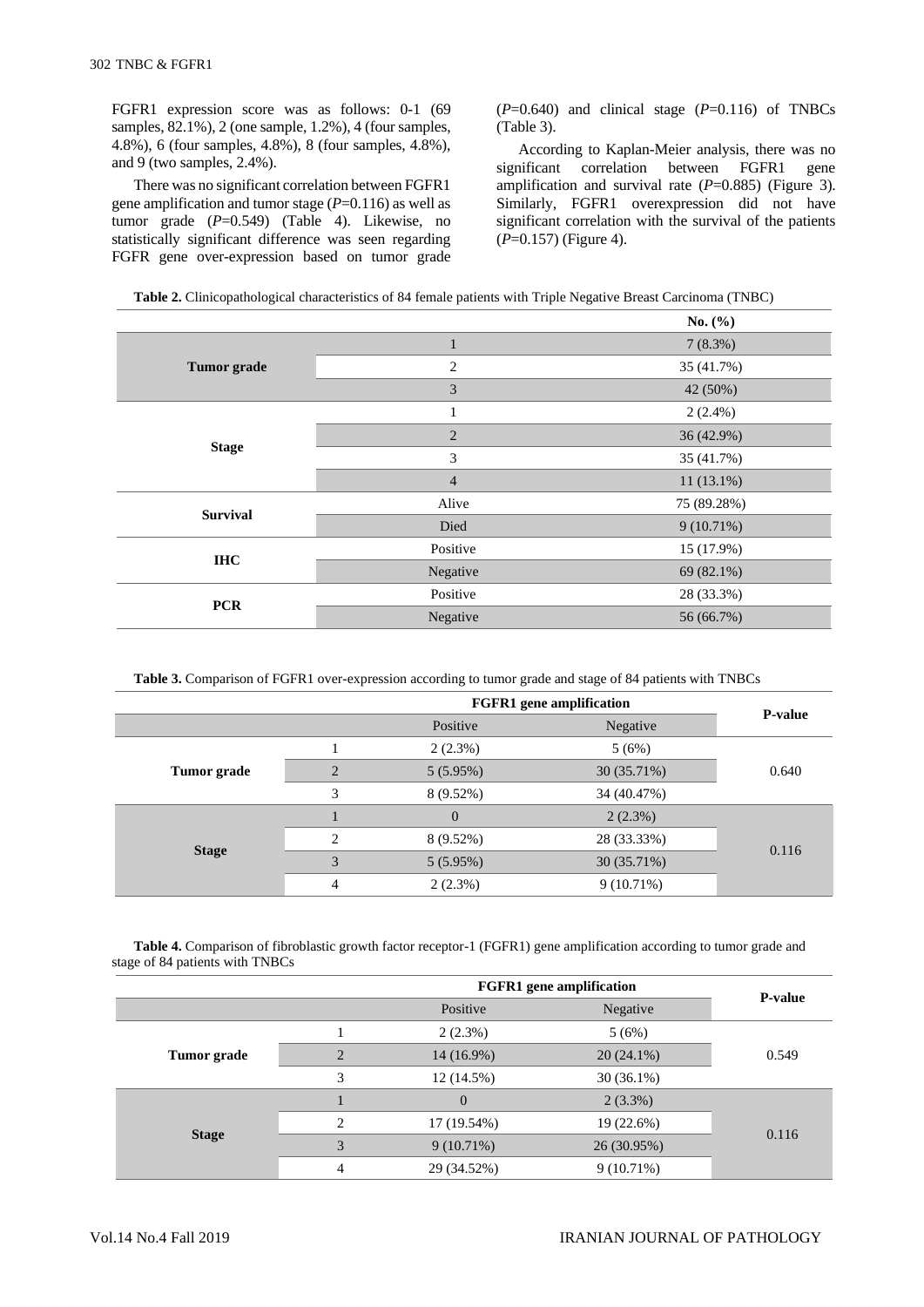

**Fig. 3.** Overall survival curves according to the result of FGFR1 gene overexpression



result of FGFR1 gene amplification

# **Discussion**

Here, we decided to determine the prognostic value of FGFR1 over-expression and amplification in TNBCs. According to the obtained findings, FGFR1 over-expression and amplification did not have significant associations with the studied clinicpathological parameters. As FGFR1 as well as FGFR2 are expressed in about 10% of breast cancers, these have gained attention for several purposes, including targeting newer treatments against these factors and using these as determinants of prognosis and overall survival of the patients. As TNBCs have generally worse prognosis compared to other types of breast cancers, this type of tumor needs further investigation for better clarification regarding various genes, including FGFR.

In the last two decades, growing evidence has been published in the literature regarding our knowledge on the molecular heterogeneity of breast cancer. Still, TNBC remains a malignant condition with poor prognosis. Fibroblast Growth Factor (FGF) signaling deregulation has been noted in breast cancer, and finding ways to block this deregulation has been advocated as potential therapeutic methods (14). We therefore decided here to determine FGFR1 expression in TNBC.

In a Nedeljkovic *et al.* study, FGFR1 as well as c-MYC gene copy number alterations were studied in samples obtained from 78 patients with TNBC. For this purpose, they applied TaqMan-based quantitative real time PCR and about 43% of the samples had an increased FGFR1 copy number. Similar to our study, no meaningful correlation between the FGFR1 copy number gain and clinicopathological variables was observed. They noted that FGFR1 gene copy number has a low prognostic importance in TNBC (15).

In a separate study to explore the role of FGFR expression in TNBC, in contrast to other reports, FGFR1 was in fact a prognostic value for overall survival in TNBCs (16).

There is controversy in the literature regarding the prognostic value of FGFR1 in TNBCs. For example, Lee *et al.* evaluated 148 primary TNBCs for FGFR1, FGFR2, and FGF2 protein expression by FISH method. They showed that FGFR1, FGFR2, and FGF2 expression were found respectively in 16.2%, 12.8%, and 12.8 % of TNBCs. FGFR1 gene amplification was observed in 4.1% of the cases. FGFR2 expression was found to be associated with basal-like TNBC. Compatible with our results, the mentioned study did not find any significant association between FGFR1 expression and clinicopathological factors. Only a subset of patients whose tumors expressed FGFR2 expression was shown to have a lower histological grade. None of the examined factors were shown to have implications for the survival of the patients (14).

A different approach to investigate the role of FGFR1 in TNBCs was a study that examined the sensitivity of a panel of 31 breast cancer cell lines to the selective FGFR inhibitor PD173074. In comparison to comparator cell lines, cell lines of TNBC were more sensitive to PD173074. This observation reflected significantly reduced growth. The majority of TNBC cell lines had moderate sensitivity to FGFR inhibition in two-dimensional growth, but was highly sensitive in anchorage independent conditions (17).

In another study including 148 primary TNBCs, none of FGFR1, FGFR2, and FGF2 expressions had implications for outcomes (18).

#### **Conclusion**

Triple-negative breast cancers (TNBCs) are clinically aggressive tumors with limited treatment options. On the other hand, FGFR1 is relatively frequently amplified and over-expressed in breast and lung cancer and is currently widely accepted to have a carcinogenic effect. However, it seems there is no correlation between FGFR1 over-expression and amplification and TNBC's overall survival, tumor grade and tumor stage.